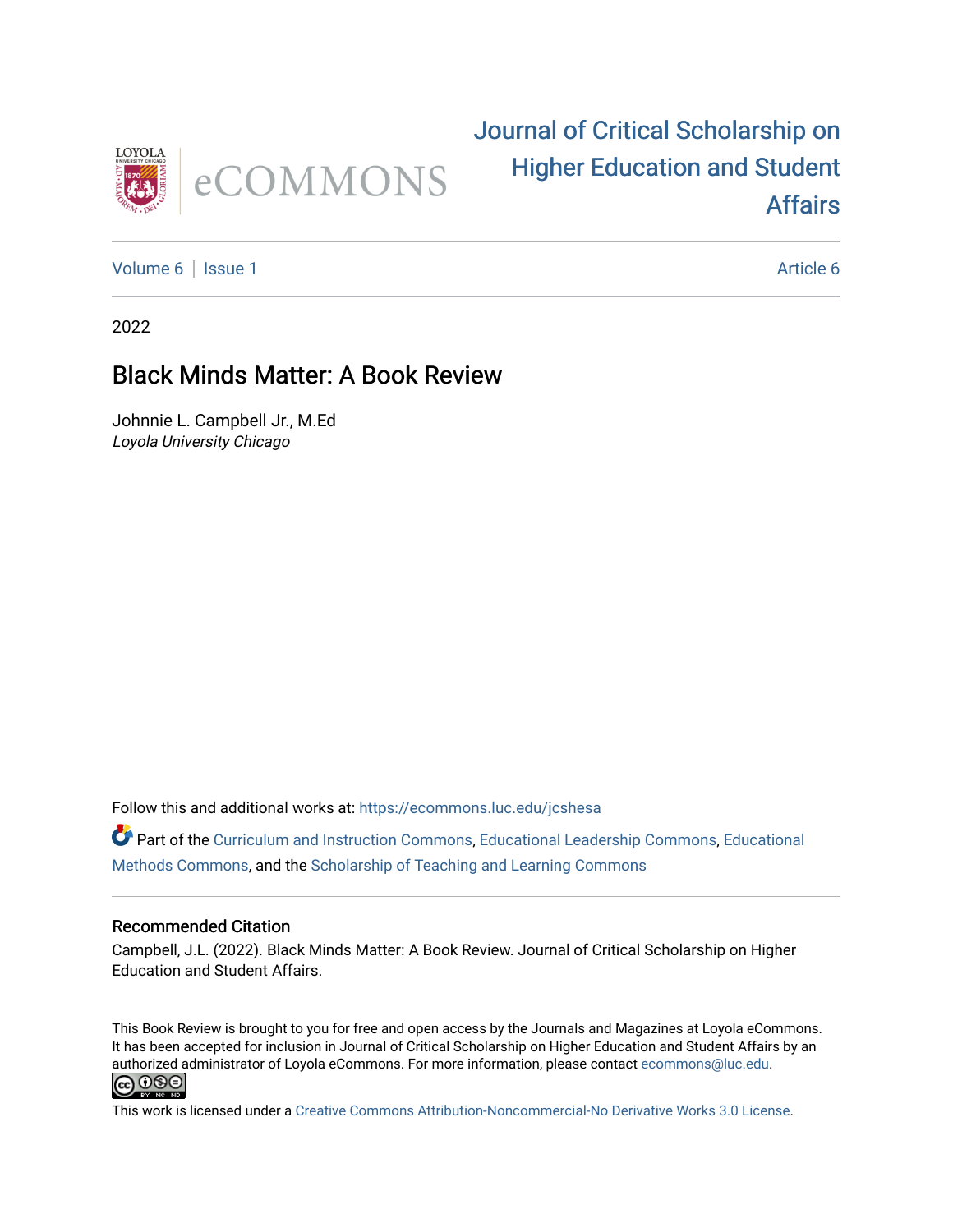

**Volume 6, Issue 1 Journal of Critical Scholarship on Higher Education and Student Affairs**

# *Book Review* **Black Minds Matter Realizing the Brilliance, Dignity, and Morality of Black Males in Education**

**Johnnie L. Campbell, Jr.**, *Loyola University Chicago*

**ISSN 2377-1306**

© 2022

All rights reserved for the authors of this study. Journal of Critical Scholarship on Higher Education and Student Affairs is an open access journal and all pages are available for copying and distribution under a Creative Commons Attribution/Non-Commercial/ No Derivative works license. Any authorized work must be properly attributed to the author(s). Work cannot be used for commercial means or changed in any way.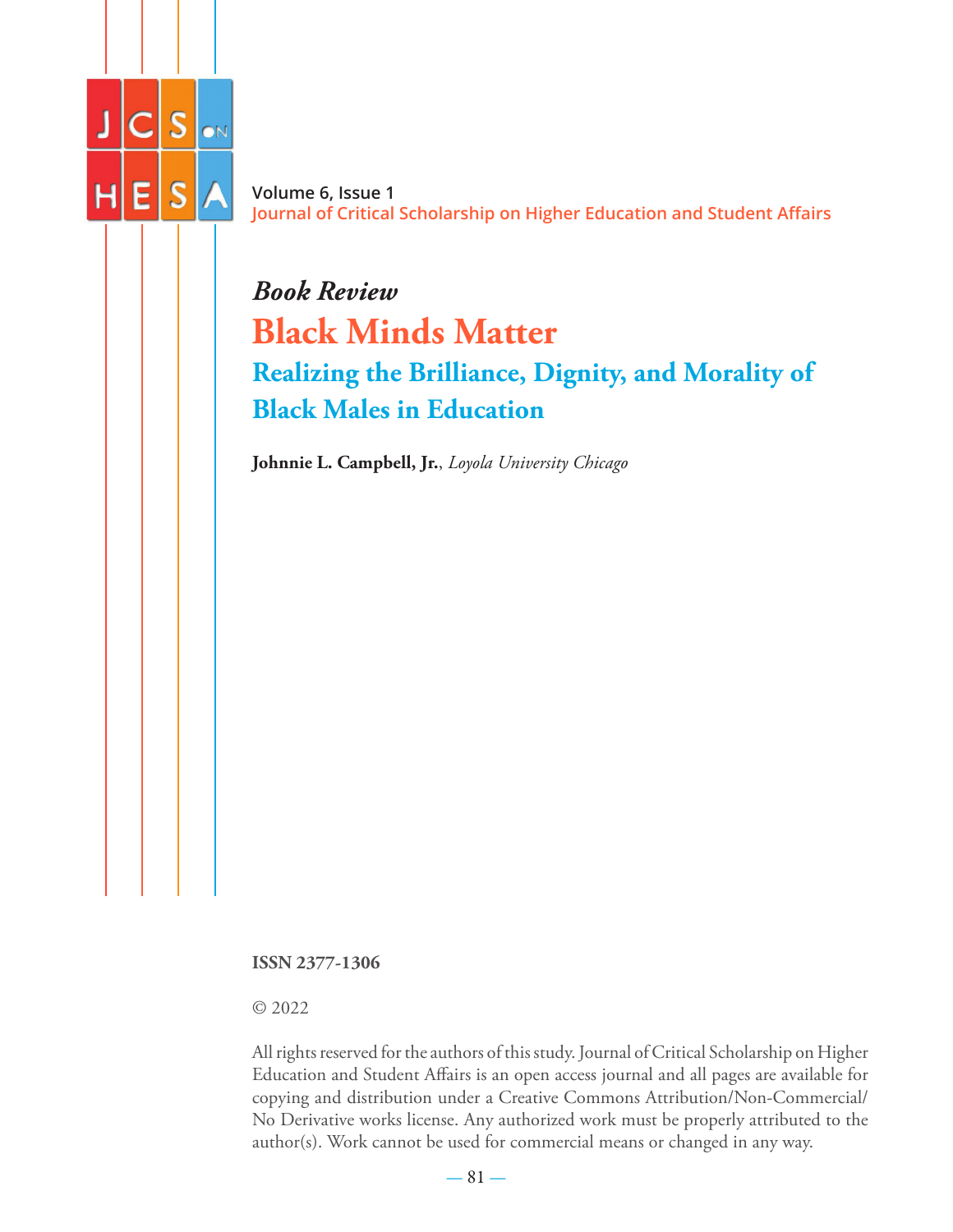*Black minds matter: Realizing the brilliance, dignity, and morality of Black males in education.* (2019). Jonathan Luke Wood. Montezuma. 185 pp., \$20.49 (paperback). ISBN 978-0-7442-7494-3.

#### **Introduction**

The experiences of Black boys and men in U.S. education is a topic which has sustained increased attention from various audiences over the past few decades. Among the discourse lies U.S. education is a topic which has sustained increased attention from various audiences a rhetoric that positions this population in a manner that calls to question if and how education regards and values Black boys and men in U.S. society. Such questions sustain relevance due to systemic and pervasive issues in this country and its education systems, which strikingly and continually positioned Black boys and men as a problem (Howard, 2013). As a direct call to action challenging these issues, *Black Minds Matter* introduces pivotal and thought-provoking ways educators, policymakers and leaders can best support and care for this population. In 2015, The Education Trust-West published the *Black Minds Matter Report* focused on the experiences and outcomes of Black learners in the State of California. This report was significant to the field of education and specifically to the work of scholars like J. Luke Wood. The report provided a clear context for education in the State of California and simultaneously illuminated implications for the experiences of Black boys and young men across the country. In addition to this report, Tyrone Howard's (2016) scholarship influenced Wood's authoring of this text, signifying a need to position the "humanity and dignity for the education of Black children" as "critical in today's given context" (Wood, 2019, p. 102). Collectively, the information gathered in the Education Trust report, scholarship on Black boys & men and the narrative experiences of this scholar and other Black men would serve, in part, as the impetus for the Dr. Wood's (2019) text*, Black Minds Matter: Realizing the Brilliance, Dignity, and Morality of Black Males in Education.* 

The significance of this book is twofold: (a) it calls into question the role educators play in the development, advocacy, and support of Black men and boys in education, and (b) it provides readers with approaches that may guide praxis and pedagogical approaches in educational environments all over the country. Wood intersects counter-narratives (Solórzano & Yosso, 2002), prior research on Black boys and men, and introduces the Black Minds Matter Pedagogy (BMMP) to raise awareness of the need for civil resistance in the classroom to advocate for this population. To inform educators and scholars of this contribution, this book review unpacks the relevant literature significant for today's education context referenced in the text and brings about a greater call to action toward the future of teaching, research, and service for educators. In this review, I introduce the author to illuminate his contexts and their significance in the creation of the book. Throughout the text, Wood shares his own experiences through a reflective lens (i.e., personal narratives) at the conclusions of each chapter. These reflections help to theoretically illustrate the narrative approach embedded troughout the text. Additionally, this review expounds on how education might reimagine advocacy and care for Black boys and men in the classroom. I also center BMMP introduced in this volume as a key pedagogical contribution to the field. Lastly, I conclude with critical reflections of Woods' text, offering areas of focus for those whose praxis and scholarship intersect with this population.

#### **About the Author: Informing the Text**

Wood serves as Dean's Distinguished Professor of Education at San Diego State University. He is the first Black distinguished professor in the institution's history. He also serves as Vice President of Student Affairs and Campus Diversity at the institution. As a scholar, he is well regarded for his research surrounding Black men in multiple education contexts. As Wood presents this text, the inspiration of this volume emerged through multiple avenues. In addition to the *Black Minds Matter* (2015) report and the work of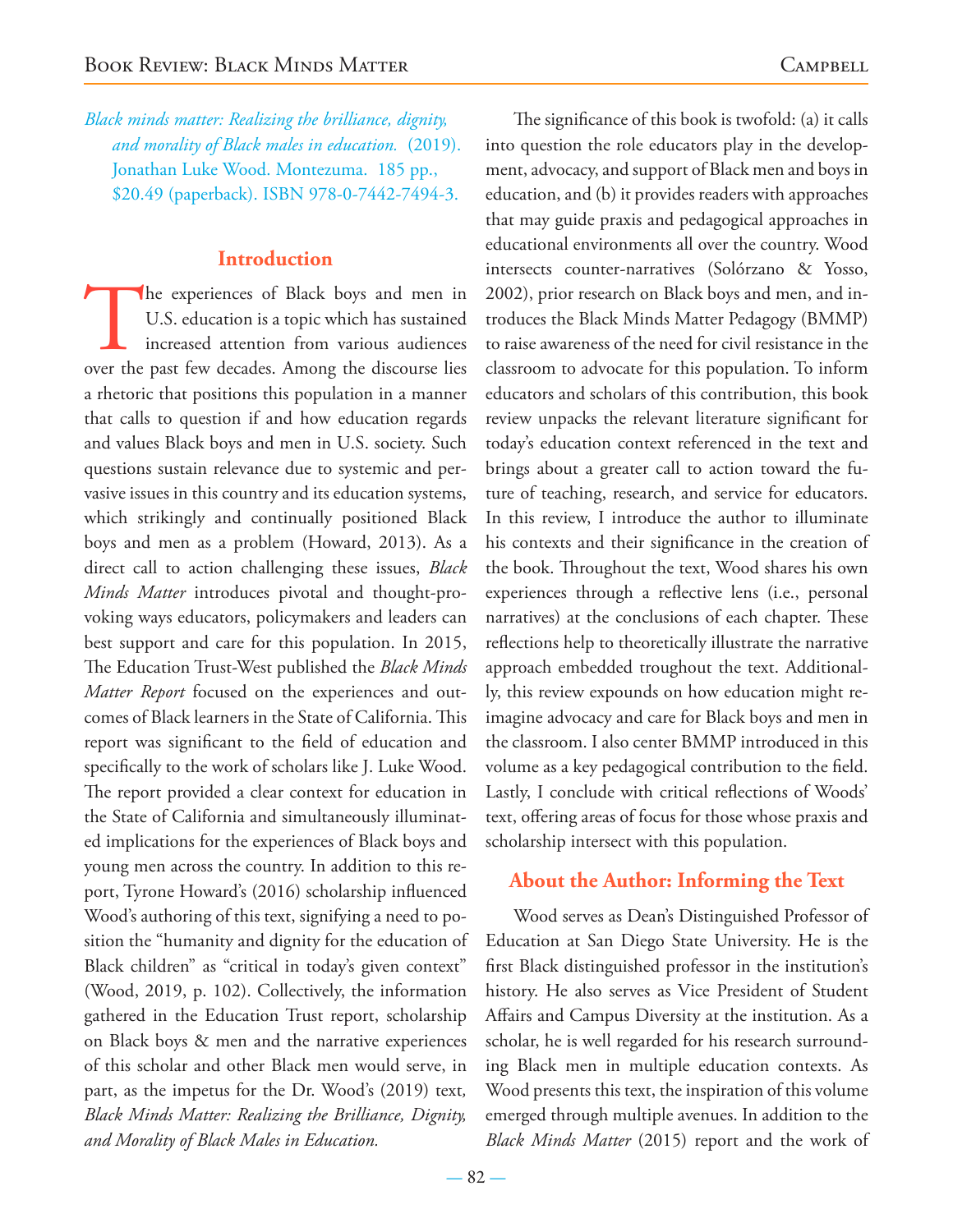notable scholars, Wood threaded pedagogical engagement with teachers, learners, and community from around the country and world and infuses research and storytelling, illuminating his own experiences as well as the lived experiences of other Black boys and men in the United States through his scholarship. For example, Wood introduces the story of Alfred Olango, a Ugandan refugee who was unfortunately and wrongfully slain by police. Alfred was unarmed, and the police mistook a vape smoker he had in his hand for a firearm. Similarly, Wood noted several high-profile murders of Black men and expounded on the unique relationships between them and how society frames Black men in society in relation to their educational experiences.

Woods' (2019) text is grounded by data from notable scholarship he has produced concerning Black men. The methods of these works include qualitative and mixed methods approaches. He employs research from several of his own works and collaborative works with notable scholars in the field of education. Collectively, qualitative data are intertwined throughout the text with statistics that fortify the narrative data illustrated. Wood (2019) particularly "highlight[ed] findings from three guidebooks currently used in the field. These guidebooks include *Supporting Men of Color in the Community College* (Wood & Harris III, 2017a), *Teaching Men of Color in the Community College* (Wood et al., 2015), and *Teaching Boys and Men of Color* (Wood & Harris III, 2017b)" (p. ix).

#### **A Black Minds Matter Review**

The purpose of *Black Minds Matter* is to provide counter-narratives of often untold stories concerning the experiences of Black boys and men in education. As a result of the findings and connections made throughout the text, Wood introduced a concept characterizing the subjugation of Black boys and men in education. Known as the "D-Three Effect," Wood (2019) articulated this framework as "patterns" utilized to "advance the deficit narratives of Black boys and men" (p. 63) in education and society. Here,

Wood thematically encompasses the research on Black men and utilizes the framework to illustrate a pervasive pathologizing of the population. These narrative themes birth the D-Three Effect, which Wood (2019) argued communicates negative stereotypes of distrust, disdain, and disregard both overtly and covertly regarding this group. Wood (2019) then introduced the BMMP to counter these deficit themes. BMMP emphasizes the need to center Black experiences in the classroom through educators' classroom facilitation. Wood (2019) also acknowledged significant movements that work diligently to shed light on ways in which Black boys and men are devalued. While news and popular media have (mis)informed issues related to Black boys and men, Wood (2019) paid specific homage to organizations such as the Black Lives Matter movement, which continue to shed light on the injustices faced in Black communities. Education is an institution that scholars and researchers have positioned as a microcosm of broader U.S. society. This text contextualizes this notion and showcases how similar forms of oppression Black boys and men face in the broader community also exists in the classroom and college campus.

To develop BMMP, Wood (2019) employed an "ideas grouping approach" (p. xi), which is a "modified grounded theory approach that is used for theory generation" (p. xi) in order to code the qualitative data from all the research projects included and utilized to develop the pedagogical framework. Additionally, it is important to note that Wood also teaches a direct course related to this pedagogy, the Black Minds Matter course, where educators from around the country convene to grapple with this topic. The course's curriculum and pedagogical lenses are grounded in BMMP to provide an additional layer of assessing the usefulness of the framework. This pedagogical approach has proven useful as it provides a platform for rising educators in pursuit of advocacy for Black boys and men, educators in search of developing culturally relevant pedagogical competency, and families (e.g., parents, guardians, and support systems) learn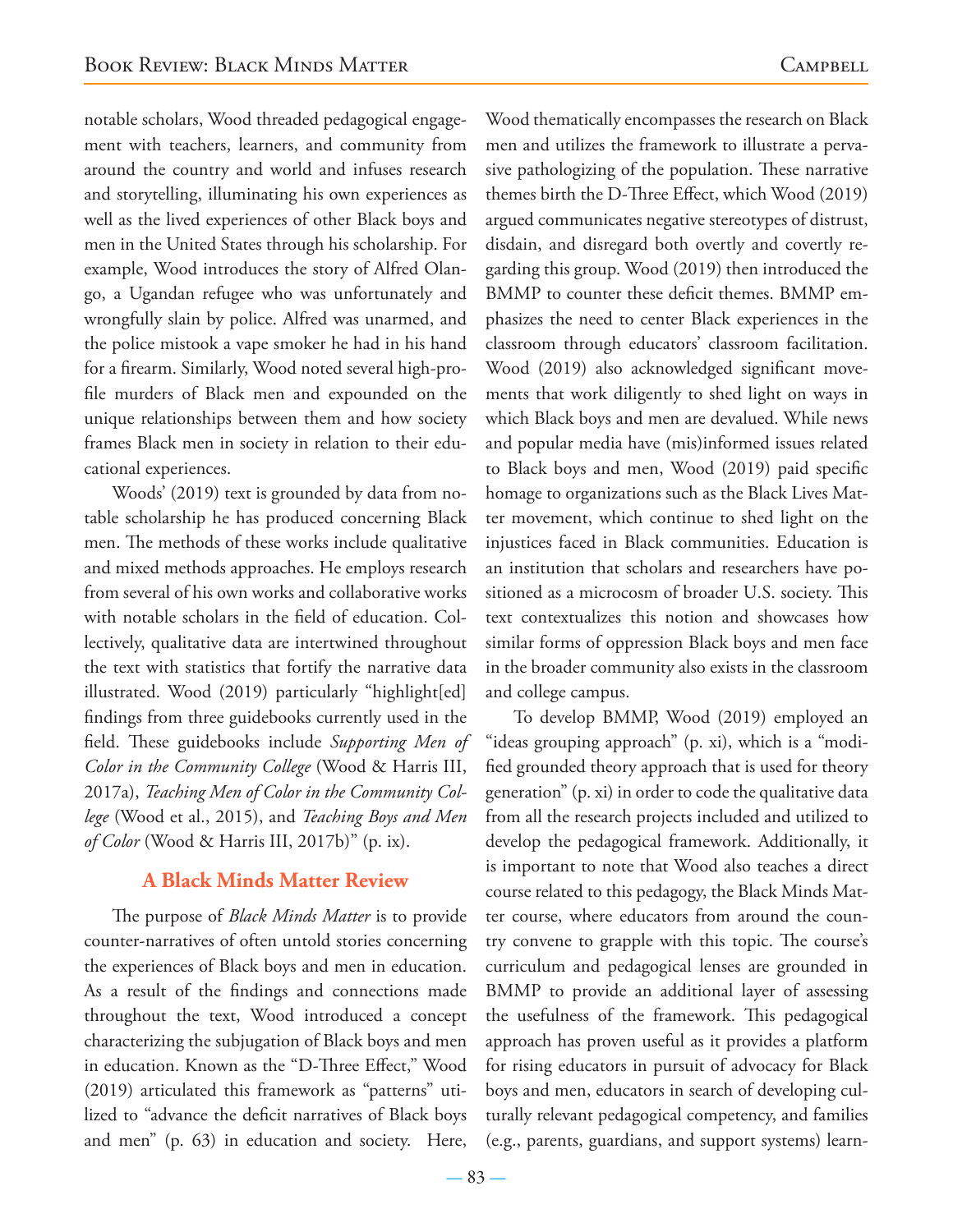ing how to navigate the experiences their children and students may encounter within educational spaces. Collectively, similar themes emerge to combat the D-Three Effect. Rather than focusing on deficit narratives, Wood's framework suggests that educators and stakeholders rely on and "extol the Brilliance, Dignity, and Morality of Black Minds" (Wood, 2019, p. 64). Wood argued that such affirmations should and can inform holistic teaching and learning environments.

BMMP extends Woods' argument that in order to advocate for Black minds, then educators must assume and "embrace the philosophy of civil resistance in the classroom" (Wood, 2019, p. 2). To engage Black minds through a BMMP is to embrace the goal of dismantling oppressive sources of power. This occurs through nonviolent acts, which emphasize an ethic of love for Black minds. Wood is adamant in his position that Black lives cannot matter if their minds do not matter. The two concepts are intertwined, and Woods' positionality often challenges readers to consider civil resistance as a prerequisite to this process. Civil resistance must occur in the classroom because the classroom has been a location that fosters and preserves harm to Black minds. In fact, Wood mentioned that there has been an insistent inability to change a culture maintained by the premise of racism. While this remains a consistent issue, U.S. society increasingly distances itself from slavery and overt racism through calculated approaches. Wood (2019) argued that the fight against racism is becoming increasingly difficult, given that post-racial rhetoric currently permeates U.S. culture. Such rhetoric has tactfully masks the increased racialized experiences prevalent in the United States' institutions. Coupled with the increased and explicit violence against Black lives, this pedagogical approach serves as a mechanism to illuminate the pervasiveness of racialized oppression while shifting harmful thinking around Black boys and men at a crucial time. There have been active attempts to work against some of the more recent strides toward understanding and penetrating racism as a complex phenomenon (i.e., Critical Race Theory), and thus

the BMMP provides a more direct approach to critically examining ways in which educators engage with the learning and development of students while centering Black lives. In particular, Wood (2019) posited that teachers are successful in empowering Black boys and men when they "provide Black boys and men with opportunities to be leaders in learning spaces and activities" (p. 120), providing the opportunity to demystify harmful rhetoric of this population in the classroom.

#### **Closing: A Critical Reflection**

Concluding with my own thoughts on this text, Wood (2019) challenges educators, stakeholders, and readers to think about the ways in which Black boys and men matter. The parallels of the classroom to broader society and its institutions lay the groundwork for understanding complexity within U.S. society: The stark similarities to schools and legal systems via policy and practices are striking. What harms exist in schools often exist in other sectors of the United States. For Black boys and men, there is a unique, interlocking system harmful to their humanization in this country. A question that lingers for me is, where might these issues come from? Considering the role of education and its proposed notion to be a "great equalizer," one must ask does education reinforces issues like the negative portrayals of Black men, or does it work to liberate them? Since this question is of utmost importance to me, I am often left to consider what it might look like for educators and leaders to employ liberatory practices in their work. Wood urged educators to survey what positionalities they bring with them into the classroom while challenging them to think about the ways in which they might make Black boys and men equitable partners in the construction of knowledge. What does this process look like? Where do educators begin? As those responsible for facilitating Black boys' learning experiences, Educators must recurringly grapple with challenging questions like these, while understanding what we as human beings carry with us throughout the task. Im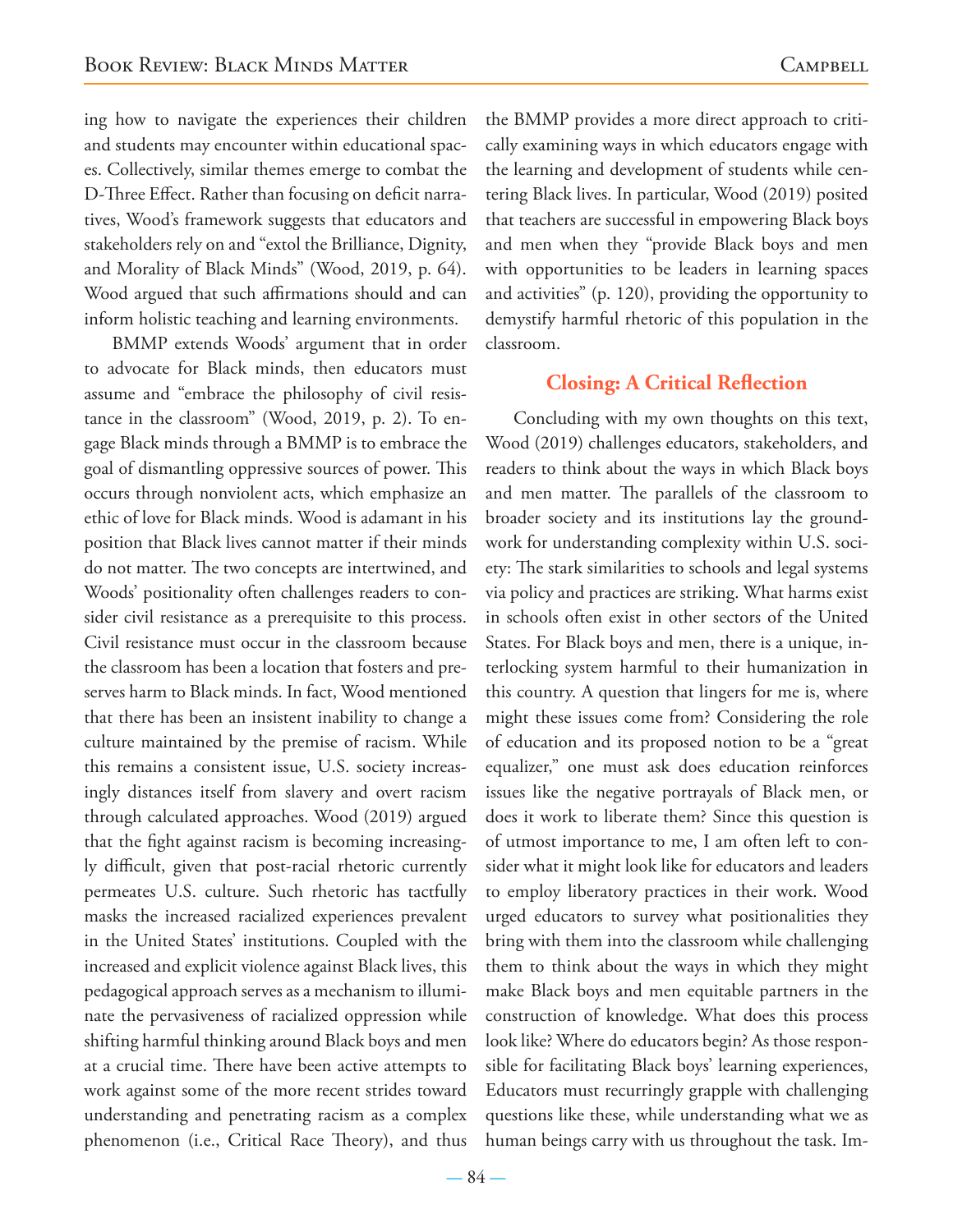plications of Woods' BMMP may aid in shifting tides toward a type of education that centers the creativity and brilliance Black boys bring with them in the classroom, calling to question how educators provide a space conducive for the exploration and development of such qualities.

These realities challenge education to consider that "Black boys and men deserve to be leaders in learning spaces" (Wood, 2019, p. 121). Such an excerpt challenges us to ask important questions. In the context of schooling and in the spaces that engage in teaching and learning, how do Black boys & men see themselves? Further, how do we as educators, policymakers and leaders see them? How does this inform our engagement with this population? For Black men to be fully seen, we must continue to grapple here. In order for the dignity of Black boys and men to be restored and preserved, a reimagination of sorts is needed. The ways in which education reifies harmful policies and practices must be challenged, disrupted, and ultimately dismantled. *Black Minds Matter* may serve as an appropriate lens to carry out this task in classrooms and learning spaces. It is because this work calls for a further examination and proactively considers ways Black boys and men are pathologized in education, it shows promise. Because it challenges how representation contributes to the belongingness of Black boys and men in education, while challenging educators, policymakers, and leaders to consider the structures that they provide Black boys and men for learning, it provides an opportunity to challenge the status quo and norms that exist within and outside of education and the classroom. Such a lens on teaching and learning sees the inherent exclusion of education through ways in which disparities persist in classroom settings. For example, Wood (2019) noted that there are disproportionate numbers of White women in the classroom. The hidden messages portrayed through an access lens pay additional dividends in the ways in which Black boys and men think about the classroom. These issues are significant to think about and consider because they contribute to a significant trend

illuminated in many of the outcomes—the ongoing academic plight of Black boys and men and the stereotyping of them as less than capable of academic excellence. *Blacks Minds Matter* reminds readers that there must exist approaches that more effectively center and challenge these experiences.

*Black Minds Matter* is not only an educational call but a societal call to action. In another example, Wood (2019) highlighted three key stereotypes seen in ways that educators engage Black boys and men, which include (a) deemphasizing their academic talents, (b) showcasing Black men as criminals, and (c) depicting Black men through lesser than, "abhorrent" (p. 62) viewpoints. Because BMMP aims to challenge and shift deficit-informed rhetoric like these examples, it proactively calls into question the role education plays in the lives and minds of this population. A way to challenge these notions might be for educators to consider pedagogically what Black boys and men learn in the classroom. More specifically, who are they learning from and how? An effective *Black Minds Matter* approach might be to allow for true experiences of Black boys and men to exist in learning objectives. This text provides a groundwork to better understand more appropriate methods to foster healthy learning environments for Black boys and men.

*Black Minds Matter* centralizes the notion that education can and should be a vehicle for the public good. In that regard, *Black Minds Matter* challenges if education *actually* achieves this goal for Black boys and men. Education cannot exist for the public good if it does not see its public as whole human beings whose contributions are essential to moving society forward. Far too often, Black bodies are subjected to less than rhetoric through messages, texts, and people in learning spaces. This text reminds readers to center the minds of Black boys because the bodies of Black boys are misused and abused in by educators and policymakers alike. Combatting this requires intent, unlearning, and action. This involves understanding Black boys and men as complex, intersectional beings with complex, interpersonal experiences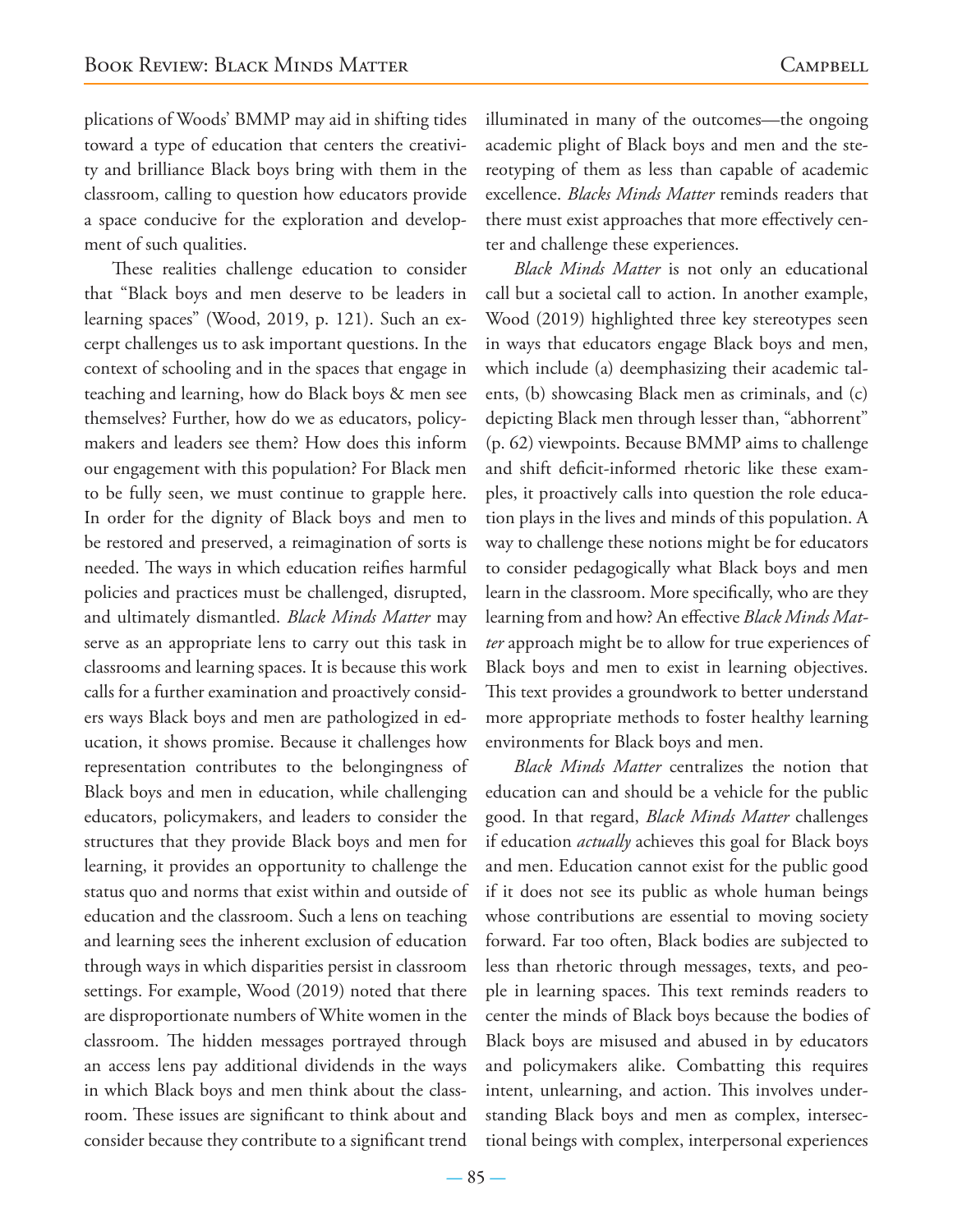which they carry with them into institutions. Woods' research captures the ways in which the intersection of racial and gendered oppression occurs for Black men in schools. Moving forward, an explicit naming of intersectional significance is crucial, as it centers on the need for a more individualized lens on Black boys and men. BMMP calls into question pedagogies that allow for one-size-fit-all approaches. This might help educators understand the nuances of being "Black" and "man" in schools, challenging the need for educators (and other stakeholders) to sharpen these lenses and knowledge on the complexities of Black experiences. Understanding the intricacies of Black boyhood amidst the current cultural milieu should be a crucial focus to move knowledge concerning BMMP forward. What might this pedagogy look like from the lens of cis heterosexual, trans\*, gay, and bisexual men, who also may identify as Black? How do these nuances challenge educators of Black boys and men? What do scholars mean when we cite "males," and how does this impact pedagogical practice? How might class add to layers of understanding of Black boys and men's learning experiences in a society that has negatively targeted this group? This text can serve as the groundwork for continued research exploring these questions. It broadly surveys Black boys and men through a P–20 context to illuminate the severity of the challenges across education's various levels. Scholars should consider focusing on specific sectors of education to dive deeper in these experiences going forward to unearth effective practices for educators and policymakers alike. Wood's pedagogical approach might shift the ways in which harm manifests in and outside of the classroom, and this text brings hope toward giving Black boys and men more equitable learning experiences.